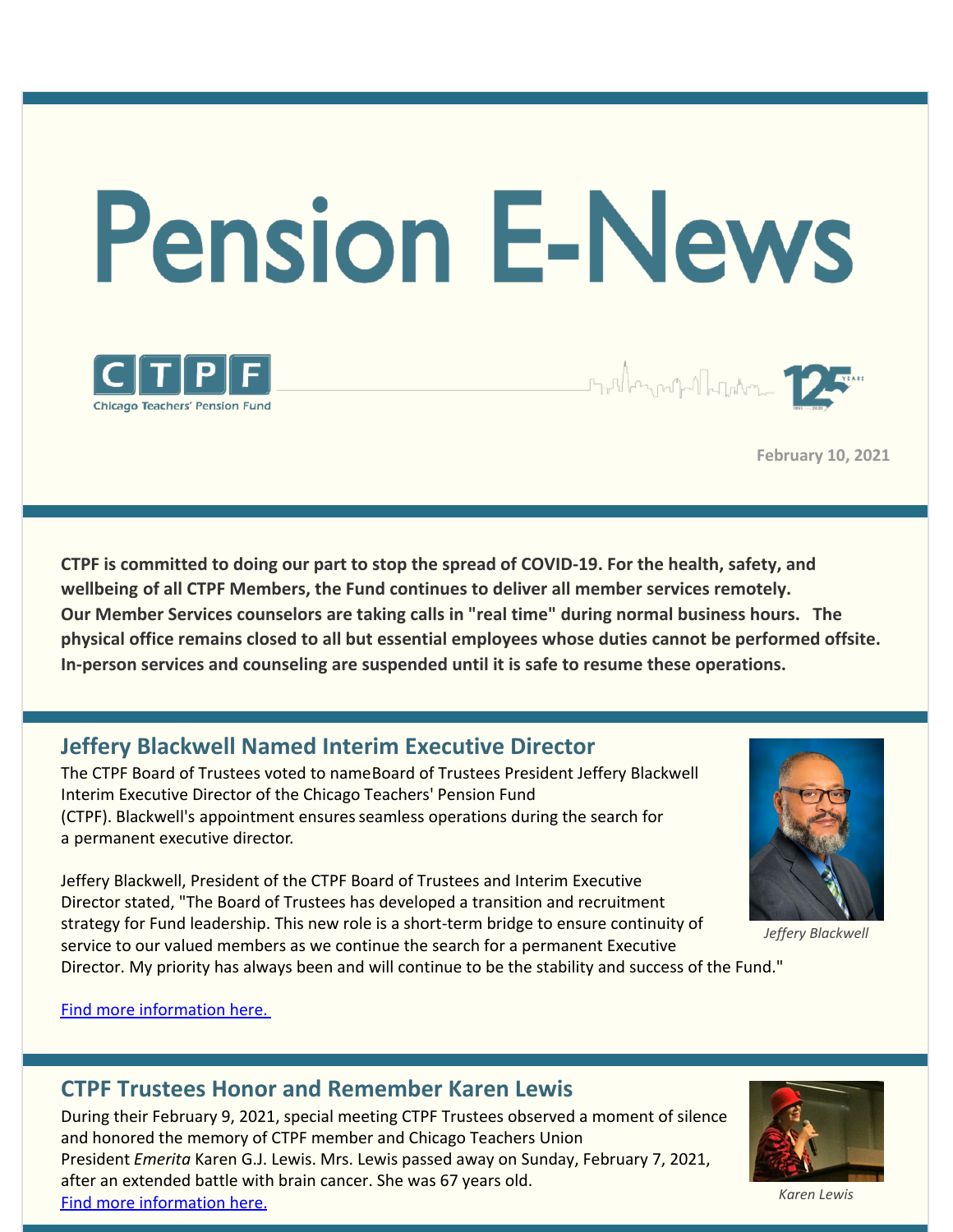# **Board of Trustees Election Update**

CTPF will hold two elections in 2021. Teachers will elect two representatives and Pensioners will elect three representatives. The CTPF Board of Trustees has approved changes to its Election Policy to ensure that the election can continue efficiently and safely during the pandemic.

- 1. The Board will allow Teachers and Pensioners to collect validated digital signatures on petitions in addition to traditional paper petitions.
- 2. Voting materials for Teachers and Pensioners will be distributed by mail (pensioners have always had materials distributed by mail and teachers had materials distributed by mail in 2020).
- 3. Voting materials will be mailed to Teachers and Pensioners as soon as possible after candidates are certified (instead of requiring the mailing on or after October 17), and voting will open for Pensioners and Teachers the day materials are mailed.

**GEPE** \* \* \* \*

**Elections** 

# **2021 Nominating Petitions**

Nomination petitions will be available on February 16.Contact Election Coordinator Gail Davis: 312.604.1400, ext. 402, or email elections@ctpf.org to request a packet.

Visit [ctpf.org](http://r20.rs6.net/tn.jsp?f=001SiaBOUof8k17OviTZm9JF3F-LAandswMfUjM-rT3JLC7__7LPmzsP9RAS_VgX8ne0NH9Y5GRpkEyZtUZzkOEhzkr7AQBd8bZhzc_RG9sgkva5p-a3UVOdUgTKQhg3B7fLWoN1XfEPYVQ-mngCrg7lBE1aPle2mxIMNOH-XeKvWT5CBkml863vIZtPPiuswEbW8GDsoBYaJxgWdQZYO97XQ==&c=&ch=) for additional information.

# **Register Today!** *my***CTPF Member Self-Service Available**

CTPF has launched its new Self-Service Portal,*my*CTPF, and thousands of members have already signed up for this convenient option. Members who register for *my*CTPF create their own unique User ID and password. Once an account is created, members can use *my*CTPF to securely access CTPF documents and information. Registered members can:

- View address/contact information on file with CTPF.
- Retirees can view and download a 1099-R and pay advice(s). Members who need replacement copies of their 2020 1099-R can download them from the portal after registering.
- Active and inactive members can view and download their annual Member Statement.

*my*CTPF is available to all CTPF members who complete the one-time registration process.

Members will access the system from a "button" at*[ctpf.org](http://r20.rs6.net/tn.jsp?f=001SiaBOUof8k17OviTZm9JF3F-LAandswMfUjM-rT3JLC7__7LPmzsPwNZPU2WQ39V5urFmXDPD4A2mq4w-Kd2N5WY9J6B7dDXWrxp12qu5Ob4cK0tsXL1bnSznE3yRaaPsiJ-EnmguU0-30MxFUq6SqBkylM3I9rm&c=&ch=)*, and must have their CTPF Member ID to register. Two-factor authentication ensures secure access. Active members can find their CTPF Member ID on the Member Statement. Retirees can find their Member ID on a pay advice from the Fund.



# **2021 Retirement Webinars**

If you're considering retirement in 2021, you're invited to join the Chicago Teachers' Pension Fund (CTPF) for a retirement webinar. These webinars provide retirement information, including a general overview of the CTPF and CPS retirement processes. Webinars will include time for Q&A to help answer your questions.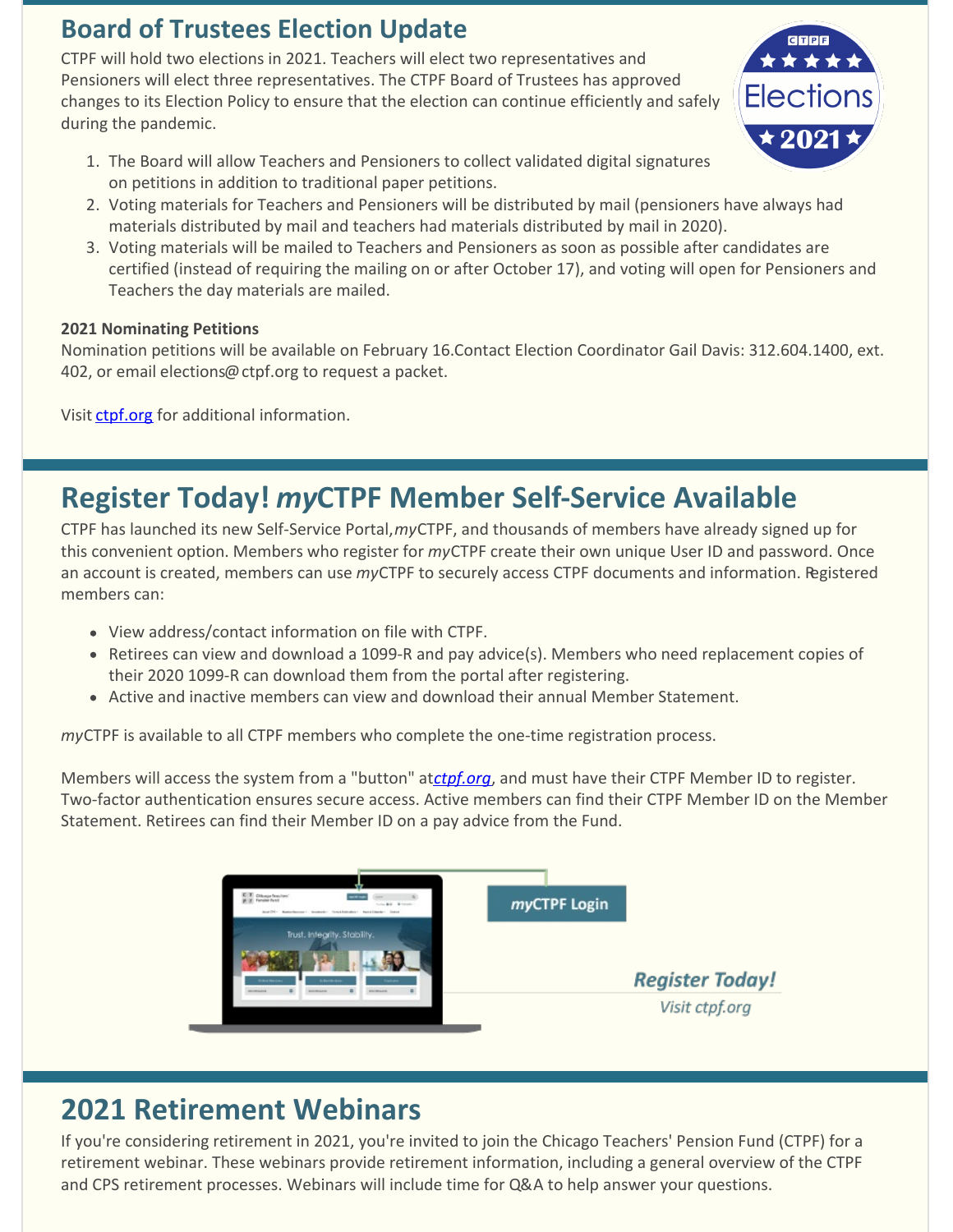### **Monday, February 15, 2021**

Webinar | 9:00 a.m. or 1:00 p.m. Register by February 5th to receive a pension estimate Register by March 19th to receive a pension estimate in in time for the webinar.

**Tuesday, March 30, 2021** Webinar | 9:00 a.m. or 1:00 p.m. time for the webinar.



Registration for all webinars is available at [ctpf.org/calendar](http://r20.rs6.net/tn.jsp?f=001SiaBOUof8k17OviTZm9JF3F-LAandswMfUjM-rT3JLC7__7LPmzsP6o588sEsIzY9NxWQ7J240ATo3b8gfrrAJYH4MVhvKANjrzgMDJFjtv0wSfQg-JZxcaRfXQv8ynrTAESKyRrYjWRej1KltSWoISKvPziagkQPCWuZxnEi_U=&c=&ch=).

## **Estimates**

Members who register in advance (see deadlines above) will receive a pension estimate delivered electronically via secure email. Please make sure your email address is up-to-date by calling Member Services at 312.604.1400.

# **Submit Forms Electronically**

During the pandemic, U.S. Mail processing is delayed. Send benefit applications, forms, and documents by fax 312.641.7185 or email an attachment (.pdf or .jpg format) to imaging@ctpf.org to ensure processing. After documents are sent via fax or e-mail please send the originals to CTPF.

# **CTPF COVID-19 Information & Resources**

CTPF has created our COVID-19 Response website[ctpf.org/covid-19](http://r20.rs6.net/tn.jsp?f=001SiaBOUof8k17OviTZm9JF3F-LAandswMfUjM-rT3JLC7__7LPmzsP6o588sEsIzYncV9uGch_-BNH8qAE5f9hyKXyje_wYfAJgf_1wYqjt4pWV0Zj7ez9v_qVRqygx0mVGUv3MplvFmhKYKsxMnxCEeC7H473b4p8wuEmfYZTjM=&c=&ch=). This website link provides you with CTPFup-

to-date information on the Fund's operations during the pandemic.

| <b>Call or Email Member Services</b><br>While CTPF remains closed to all but essential employees, new software makes it<br>possible for Member Services counselors to resume answering calls in "real<br>time," and to provide all call center functions. Calls will be answered during<br>normal business hours, 8:00 a.m. until 5:00 p.m., Monday through Friday.<br>Members who need assistance should call 312.641.4464 or<br>email memberservices@ctpf.org. |
|------------------------------------------------------------------------------------------------------------------------------------------------------------------------------------------------------------------------------------------------------------------------------------------------------------------------------------------------------------------------------------------------------------------------------------------------------------------|
| <b>Submit Documents Electronically</b><br>U.S. Mail processing has been delayed due to the pandemic. Currently, members<br>should anticipate at minimum a two-week delay in the processing of documents<br>sent via U.S. mail. CTPF strongly encourages all members to submit benefit<br>applications, forms, and documents by fax 312.641.7185 or email an attachment<br>(.pdf or .jpg format) to imaging@ctpf.org to ensure prompt processing.                 |
| <b>Help with Scanning</b><br>Need to scan a document to email to CTPF but you don't have a scanner? A<br>printer or smartphone scanning app or smartphone camera can help you get the<br>job done. Click here for more information on scanning.                                                                                                                                                                                                                  |
| <b>Remote Notary Available</b><br>CTPF now offers remote notarization for CTPF documents. Members who would<br>like to use remote notary services should call 312.641.4464 or email<br>Memberservices@ctpf.org, and request a video conference for notarization. <i>Find</i><br>more information here.                                                                                                                                                           |